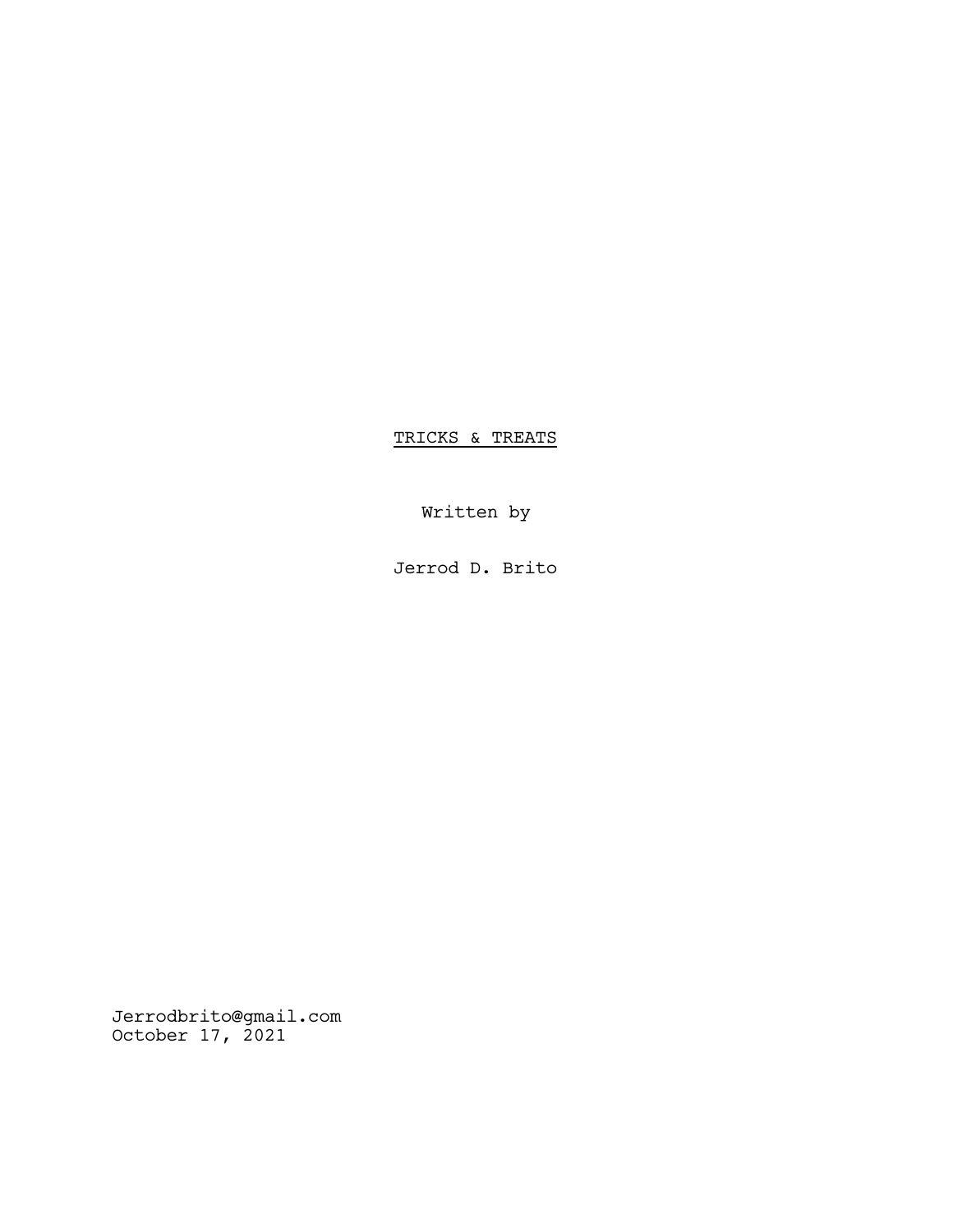## **FADE IN:**

### **EXT. APARTMENT COMPLEX - PARKING LOT - NIGHT**

Ominous moon in the distance. Nice outdoor-access middle class apartment complex.

A beat-up Honda enters a sparsely-filled parking lot and parks away from the other cars.

> KAREN (V.O.) I don't care, Tara, I'm not going!

### **INT./EXT. CAR - CONTINUOUS**

KAREN (20s) turns off the car and collects her keys. She glares at the cell phone perched in a caddy on her vent.

> TARA (V.O.) (speaker phone) Come on! You need a break. And more importantly, I need a break, so don't make me go alone!

KAREN Your boyfriend is going!

TARA (V.O.) (speaker phone) So? It's a party. Go anyway.

KAREN

No!

TARA (V.O.) (speaker phone) So, then, what are you gonna do? Just sit at home in sweat pants and hand out candy like an old person?

KAREN Hell no. My porch light is staying off. I didn't even buy any candy.

TARA (V.O.) (on the phone) Oh, that's bad luck, you know.

#### KAREN

Yeah, well, I make my own luck. So, I'm just going to study and pretend today is just like any other day.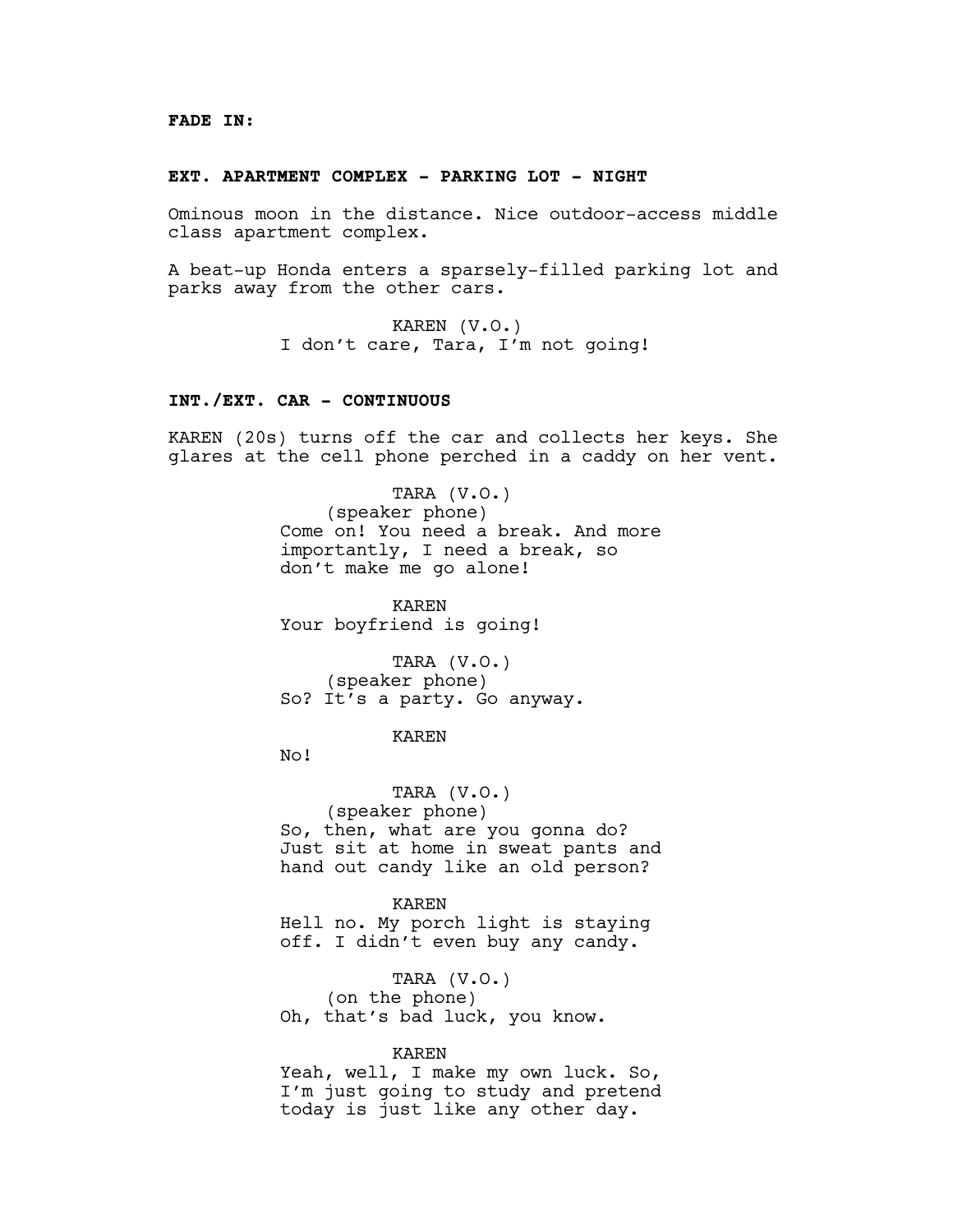Karen grabs her phone and gets out of the car. She's immediately startled by KIDS in costumes -- a witch, a pumpkin, and a skeleton -- who jump out to give her an innocent fright. Karen screams.

# KIDS

Trick-or-treat!

The kids laugh and run away.

KAREN Little dick heads! Ugh. See, this is why I hate Halloween.

### **EXT. APARTMENT COMPLEX - NIGHT**

Karen enters the complex.

TARA (V.O.) (on the phone) You need to lighten up, girl. The scares are half the fun.

As Karen passes the apartment doors on the first floor en route to the stairs, she spots a man, CLETUS (20s), in an orange prison inmate uniform. He bangs his head against the wall, leaving a bloody splatter on the siding.

> TARA (V.O.) (on the phone) Karen? ... Hello?

## CLETUS

Four...

Another head butt.

CLETUS

Five...

Karen's fingers tighten around her keys. They form a fist, leaving a single sharp key pointed out like a weapon.

Another head butt.

CLETUS

Six...

KAREN Sir? Are you okay?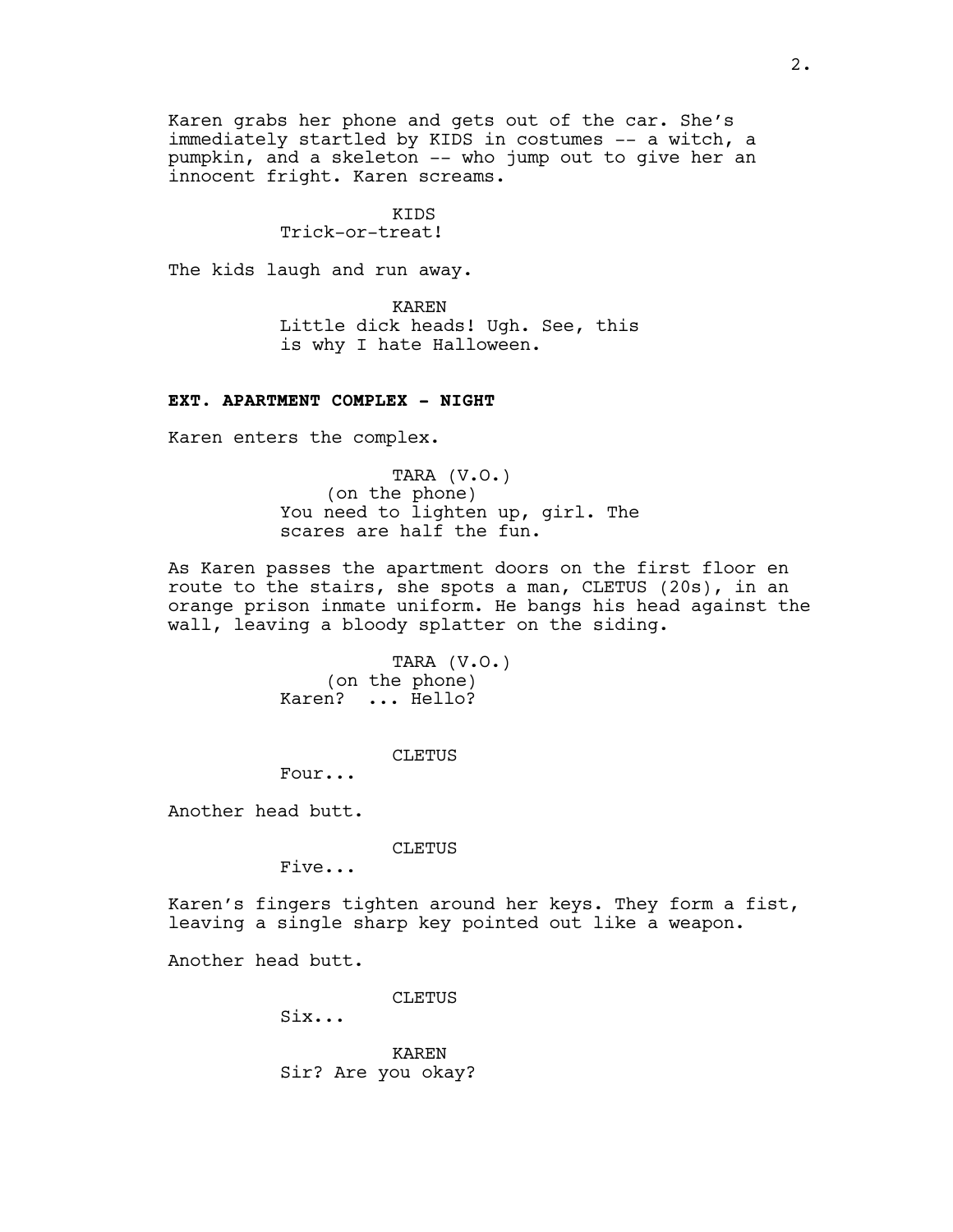Cletus stops. He slowly turns around, revealing his bloody forehead. He grins, innocently at Karen.

> CLETUS I'm playing hide-and-go seek with the children.

Karen's face goes numb. She slowly, cautiously sneaks past Cletus, but he never takes his eyes off her.

> CLETUS Don't worry. I'll find you.

KAREN I don't want to play. Sorry.

Cletus just stares at Karen. He smiles.

Karen hurries up the stairs to the --

# **SECOND FLOOR**

Karen glances down the stairs to make sure she's alone.

TARA (V.O.) (on the phone) What the fuck was that about?

Karen continues cautiously down the hall.

KAREN Oh-em-gee, did you hear all that?

TARA (V.O.) (on the phone) Yeah. Sounded a little old to be trick-or-treating.

#### KAREN

No, it wasn't like that -- this guy was just banging his head on the wall, and said he was playing with the kids or something.

TARA (V.O.) (on the phone) Maybe he has psychological issues. I see it on the news all the time.

KAREN (scoff) You watch the news?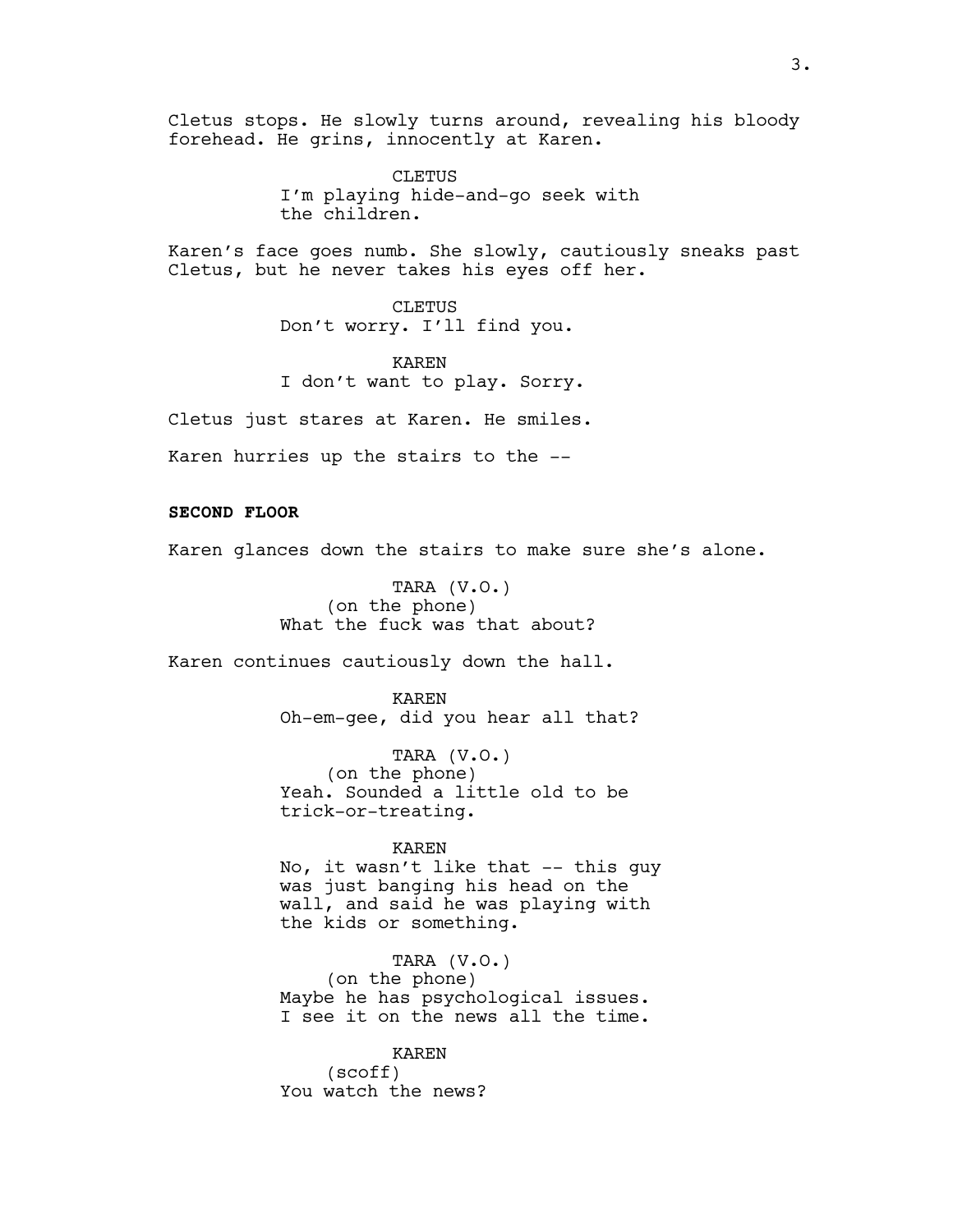# TARA (V.O.)

(on the phone) The weather guy is super hot. I missed him tonight, though; there was some kind of breaking news or some shit, so I turned it to Gossip Girl. Anyway, maybe that guy needs help.

KAREN You have no idea.

TARA (V.O.) (on the phone) I'm serious. Was it one of the neighbors?

KAREN

I don't know... I haven't actually met any of my neighbors.

TARA (V.O.) (on the phone) What do you mean you haven't -you've lived there for three months, Karen! You should have slept with a couple of them by now!

KAREN

You and I are not alike. But, you're right. I'm gonna call the cops, just in case. I'm almost to my apartment, so I'll call you later. Don't do anything stupid tonight.

TARA (V.O.) (on the phone) Like study?

KAREN

Ha. Ha. Bye.

Karen turns the corner and nears her apartment. She stops when she sees two men in inmate uniforms a few yards ahead.

The men wear old-fashioned, cheesy plastic Halloween masks. One chokes a security guard, the other kicks the guard and beats him with a metal pole.

Karen slowly backs up, to not draw attention to herself. She turns the corner into a sprint and slams right into Cletus.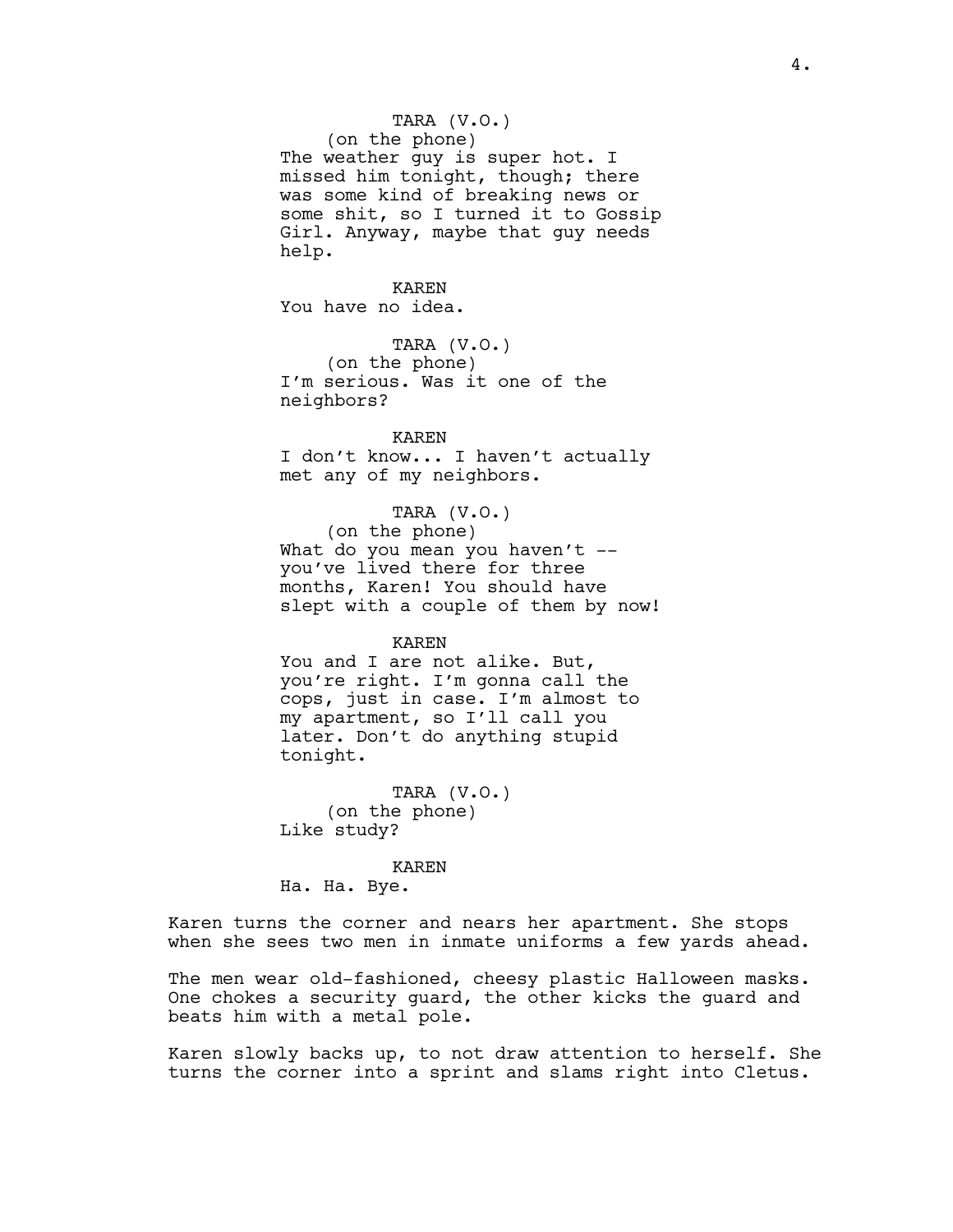Cletus laughs heartily and pushes Karen to the wall. She struggles to escape, frees one arm, and slashes his face with her key, right across his eye. Cletus knocks the keys away as he blindly flails one arm wildly while nursing his face with the other.

Karen runs to the nearest door and pounds it for dear life.

# KAREN Help! Someone help me!

Karen races to the next door. She pounds it, but Cletus is upon her. He spins her around and slams her against the door. It swings open, sending them both to the ground.

## **INT. NEIGHBOR'S APARTMENT - CONTINUOUS**

Cletus grins down at Karen, licking his lips wickedly.

STAB.

Cletus grimaces.

Karen's eyes drift to see DANNY (20s), a slim, harmlesslooking guy in extra baggy clothes. He yanks a knife out of Cletus. Danny stabs down at him again -- it's a kitchen knife -- then again. Cletus slumps down on top of Karen, dead.

Danny rolls Cletus off of Karen and catches his breath. He wipes the knife on his shirt, then pulls up his baggy pants.

DANNY

Are you okay?

Karen is in a daze.

# DANNY Hey! Are you okay?

Karen snaps out of it. She nods and sobs.

INMATES (O.S.) Trick-or-treat!

Karen's eyes drift to the open door. THE SOUND OF A METAL POLE CAN BE HEARD AS IT'S DRAGGED ACROSS THE CONCRETE FLOOR OUTSIDE. It grows CLOSER.

Danny quickly leaps up. He slams and locks the door.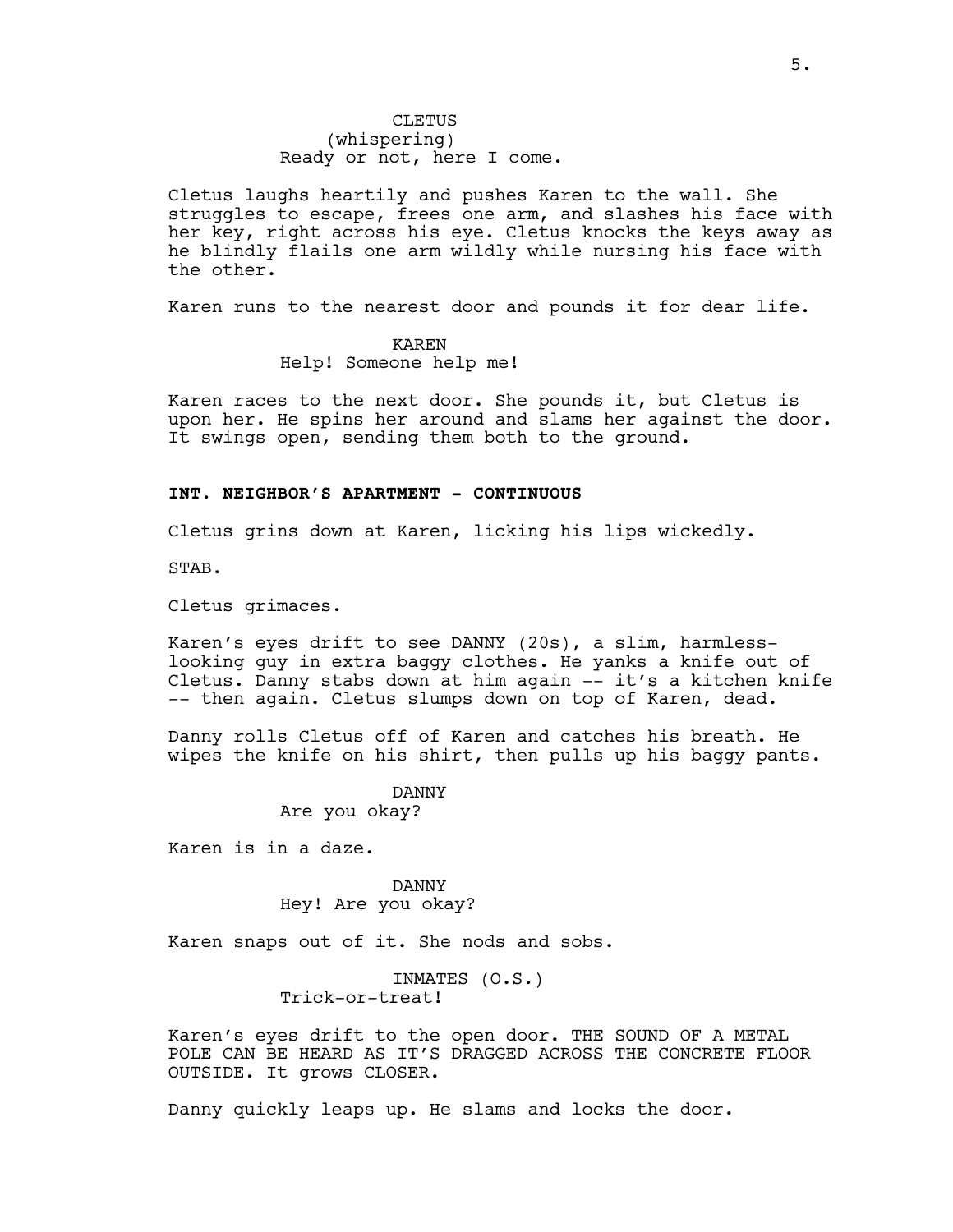The door knob jiggles and twists.

INMATE (O.S.) Trick-or-treat.

Another few gentle twists, then the hall goes quiet.

Karen takes a deep breath, wipes her eyes.

DANNY I think they're gone now.

KAREN What the fuck is going on here?

# DANNY

(sigh) There was a breakout at Canyon Heights about an hour ago. About fifty of their most dangerous, mentally unstable prisoners are on the loose all over town.

KAREN We have to call the police.

DANNY (chuckles) The police know. Obviously. They're rounding everyone up as we speak. But, you're safe now. Okay?

Karen nods.

DANNY Would you like some coffee? Tea?

KAREN (stuttering) Tea, please. Thanks.

Danny nods. He pulls up his baggy pants and heads for --

# **THE KITCHEN**

Danny tries one cupboard. Then another.

DANNY The question now is, where does he keep the tea?

KAREN

Who?